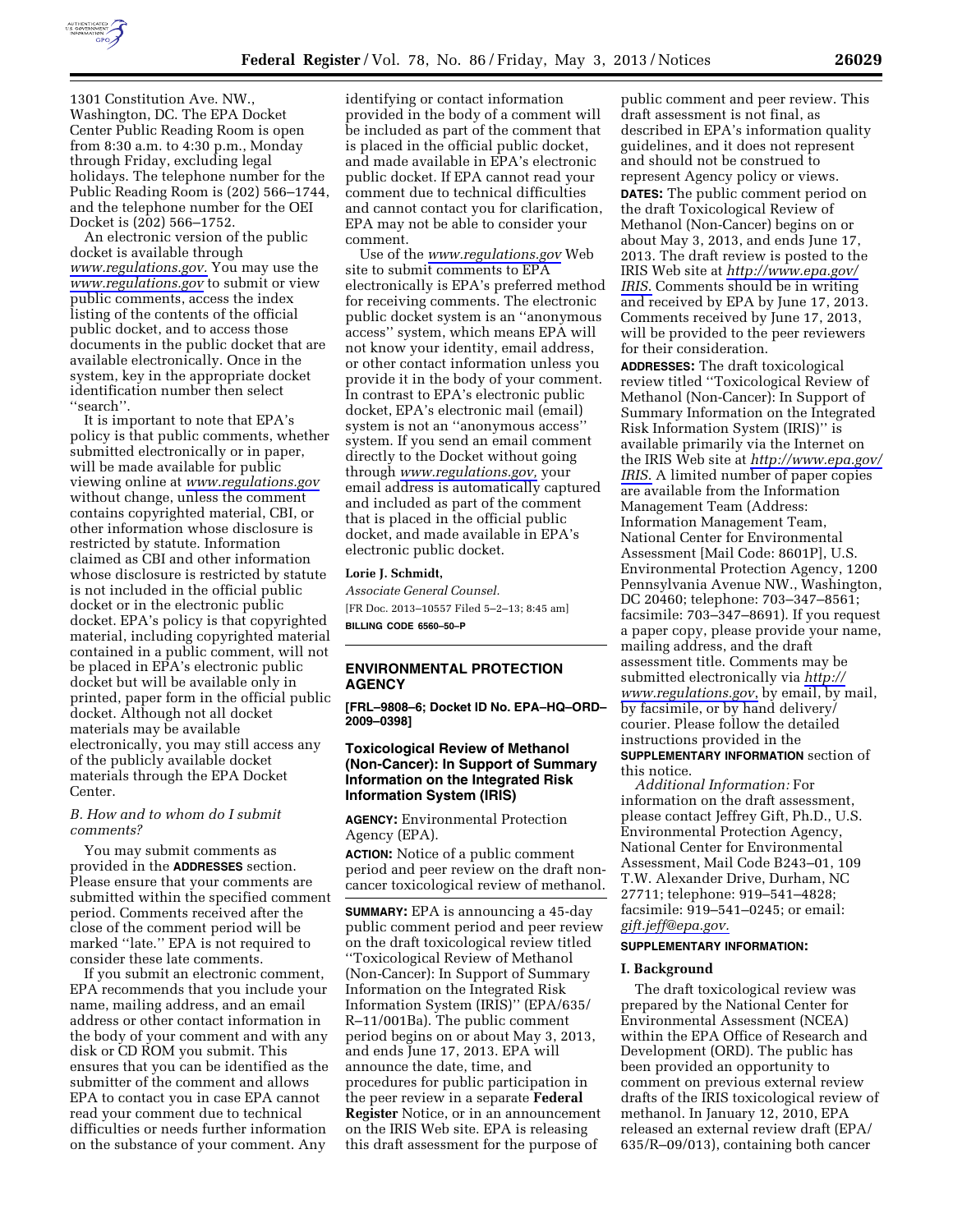and non-cancer analyses, for public comment. EPA later placed this external review on hold pending resolution of issues concerning a specific set of data used in the cancer analysis. On April 18, 2011, EPA released for public comment another external review draft (EPA/635/R–11/001) which contained only a non-cancer analysis. The data and studies used in the non-cancer analysis are unrelated to the issues concerning the cancer analysis. On June 22, 2011, EPA released an addendum to the April 18, 2011, non-cancer external review draft to provide the public an opportunity to comment on the incorporation of several new studies into the analysis. On July 22, 2011, Eastern Research Group (ERG), an EPA contractor for external scientific peer review, convened an independent panel of experts to conduct a public peer review meeting on the non-cancer external review draft of the toxicological review of methanol released on April 18, 2011, (EPA/635/R–11/001) and the addendum released on June 22, 2011.

The current draft toxicological review titled ''Toxicological Review of Methanol (Non-Cancer): In Support of Summary Information on the Integrated Risk Information System (IRIS)'' (EPA/ 635/R–11/001Ba), which will be posted on NCEA's Web site, has been revised in response to the peer review and public comments received on the external review draft released on April 18, 2011, and the June 22, 2011, addendum. This notice announces a new public comment period on the current revised draft toxicological review in advance of an upcoming peer review and in accordance with applicable information quality guidelines. The external peer review comments and EPA responses on the previous draft assessment are summarized in Appendix A of the draft. EPA is releasing this draft assessment for the purpose of public comment and peer review. This draft assessment is not final, as described in EPA's information quality guidelines, and it does not represent and should not be construed to represent Agency policy or views.

In addition to a second opportunity for public comment announced in this notice, EPA will also schedule a followup external letter peer review of the draft toxicological review of methanol and will announce the details of the peer review in an additional **Federal Register** notice or on the IRIS Web site. To the extent possible, the Agency intends the follow-up peer review to be conducted by the same experts that served on the July 22, 2011, peer review panel. The public comments received during the comment period announced

in this notice will be provided to the experts that will conduct the follow-up letter peer review. The peer reviewers will be asked whether EPA adequately responded to the comments from the July 22, 2011, peer review panel. The letter peer review will include a public teleconference with a limited opportunity for the public to address the peer reviewers. EPA will announce the date, time and procedures for public participation in the teleconference in a separate **Federal Register** Notice or in an announcement on the IRIS Web site.

#### **II. Information About IRIS**

EPA's IRIS is a human health assessment program that evaluates quantitative and qualitative risk information on effects that may result from exposure to chemical substances found in the environment. Through the IRIS Program, EPA provides the highest quality science-based human health assessments to support the Agency's regulatory activities. The IRIS database contains information for more than 540 chemical substances that can be used to support the first two steps (hazard identification and dose-response evaluation) of the risk assessment process. When supported by available data, IRIS provides oral reference doses (RfDs) and inhalation reference concentrations (RfCs) for chronic noncancer health effects and cancer assessments. Combined with specific exposure information, government and private entities use IRIS to help characterize public health risks of chemical substances and thereby support risk management decisions designed to protect public health.

# **III. How To Submit Comments to the Docket at** *<http://www.regulations.gov>*

Submit your comments, identified by Docket ID No. EPA–HQ–ORD–2009– 0398, by one of the following methods:

• *<http://www.regulations.gov>*: Follow the on-line instructions for submitting comments.

• *Email: [ORD.Docket@epa.gov](mailto:ORD.Docket@epa.gov)*.

• *Facsimile:* 202–566–9744.

• *Mail:* Office of Environmental Information (OEI) Docket (Mail Code: 28221T), U.S. Environmental Protection Agency, 1200 Pennsylvania Ave. NW., Washington, DC 20460. The telephone number is 202–566–1752. If you provide comments by mail, please submit one unbound original with pages numbered consecutively, and three copies of the comments. For attachments, provide an index, number pages consecutively with the comments, and submit an unbound original and three copies.

• *Hand Delivery:* The OEI Docket is located in the EPA Headquarters Docket

Center, EPA West Building, Room 3334, 1301 Constitution Ave. NW., Washington, DC. The EPA Docket Center Public Reading Room is open from 8:30 a.m. to 4:30 p.m., Monday through Friday, excluding legal holidays. The telephone number for the Public Reading Room is 202–566–1744. Deliveries are only accepted during the docket's normal hours of operation, and special arrangements should be made for deliveries of boxed information. If you provide comments by hand delivery, please submit one unbound original with pages numbered consecutively, and three copies of the comments. For attachments, provide an index, number pages consecutively with the comments, and submit an unbound original and three copies.

*Instructions:* Direct your comments to Docket ID No. EPA–HQ–ORD–2009– 0398. Please ensure that your comments are submitted within the specified comment period. Comments received after the closing date will be marked ''late,'' and may only be considered if time permits. It is EPA's policy to include all comments it receives in the public docket without change and to make the comments available online at *[http://www.regulations.gov,](http://www.regulations.gov)* including any personal information provided, unless comments include information claimed to be Confidential Business Information (CBI) or other information whose disclosure is restricted by statute. Do not submit information that you consider to be CBI or otherwise protected through *[http://](http://www.regulations.gov)  [www.regulations.gov](http://www.regulations.gov)* or email. The *<http://www.regulations.gov>* Web site is an ''anonymous access'' system, which means that EPA will not know your identity or contact information unless you provide it in the body of your comments. If you send email comments directly to EPA without going through *[http://www.regulations.gov,](http://www.regulations.gov)* your email address will be automatically captured and included as part of the comments that are placed in the public docket and made available on the Internet. If you submit electronic comments, EPA recommends that you include your name and other contact information in the body of your comments and with any disk or CD–ROM you submit. If EPA cannot read your comments due to technical difficulties and cannot contact you for clarification, EPA may not be able to consider your comments. Electronic files should avoid the use of special characters and any form of encryption and be free of any defects or viruses. For additional information about EPA's public docket, visit the EPA